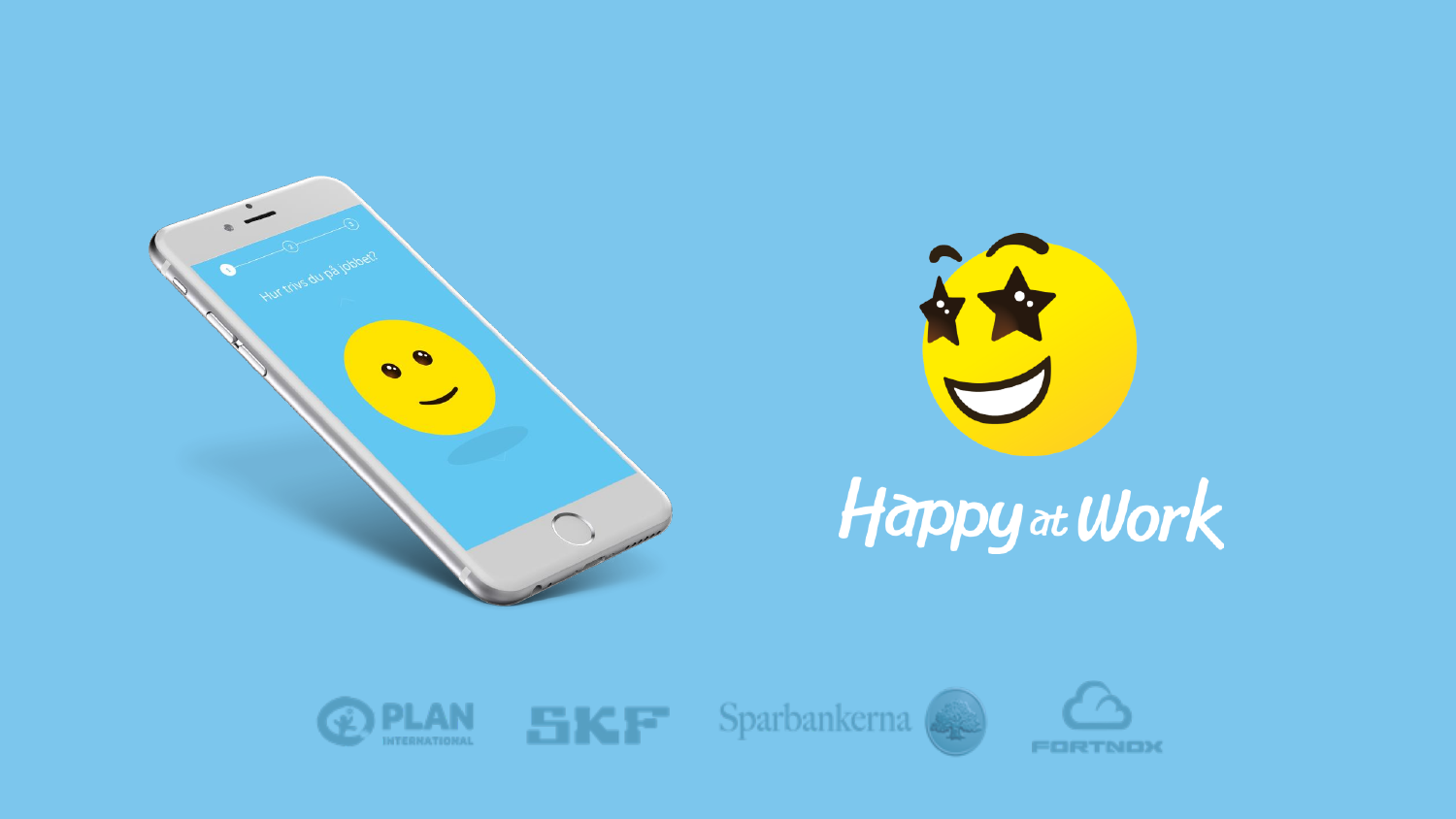# **What is Happy at Work?**

The easiest tool on the market to measure **wellbeing** and **levels of stress** in your organization

We offer a technological tool that makes it easy and effective to measure the well-being and levels of stress in your organization

We believe in continuously evaluating the work environment with simple and insightful questions. This allows you to quickly find negative trends among the organization, in order to handle the issues before it'stoo late

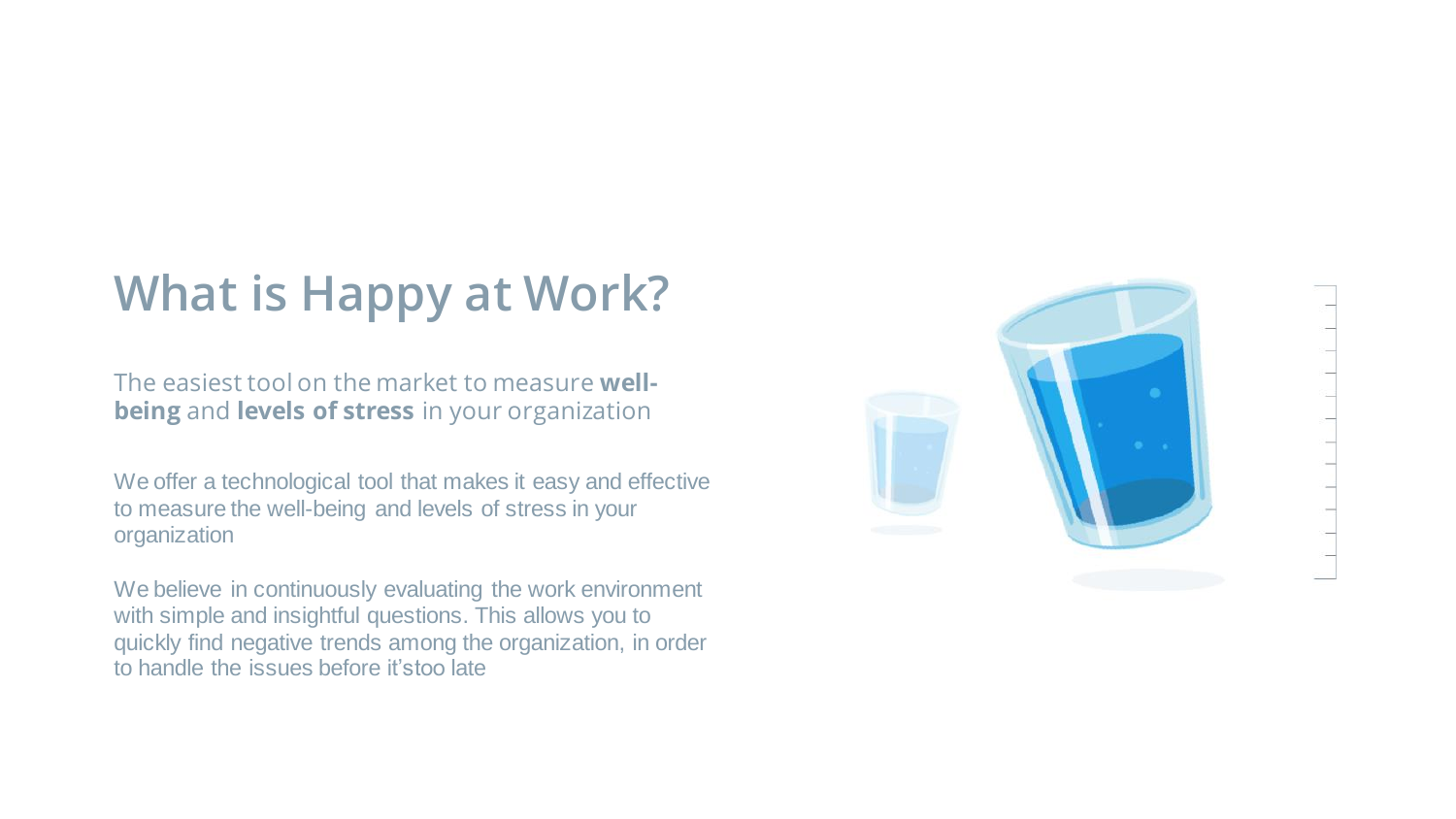## **Our unique simplicity**



#### **Simple dispatches Distinct results Quick answers Distinct results**

The survey is sent out by e-mail. It is not necessary to log in or install an app

 $10<sub>se</sub>$ 

The answers are **anonymous**, done with one hand in less than 10 seconds. These features make us unique!



The data is put together as statistics, which is easy to understand. This information can directly be shared or downloaded as a pdf file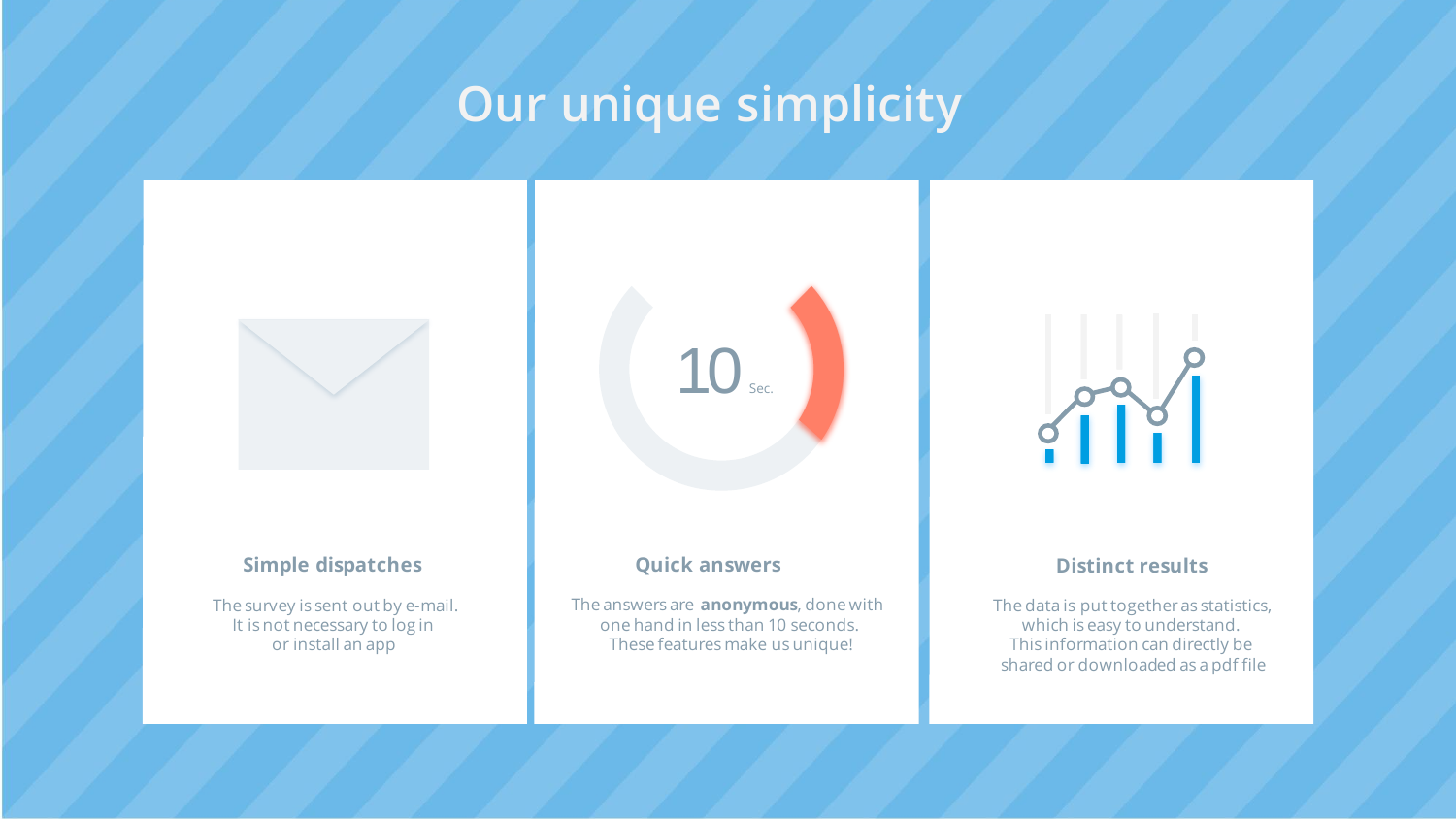# **The tool works this easy**

With Happy at Work, you can choose how often you want the surveys being sent out, and what questions you want them to contain

Thereafter, the system will automatically handle the dispatches. You will be warned if negative trends are found

The results of the surveys are presented weekly or monthly and can be filtered by different groups within the organization



The results are collected and are presented automatically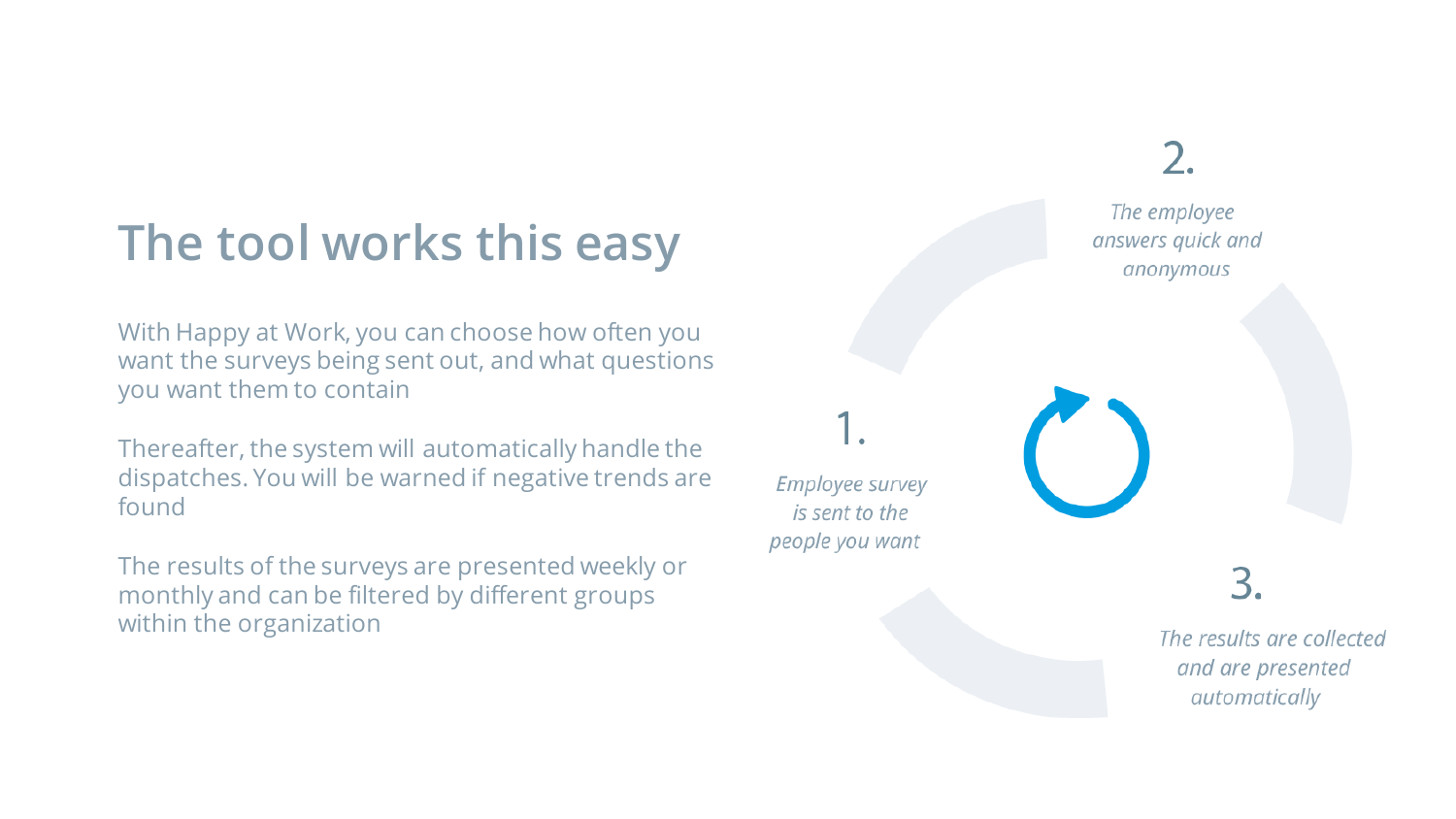Latest answers for

Demo

10 Apr - 21 May / Response frequency 61% (91%) Next standard survey: 2019-05-22



### The work environment right now

The latest result of the work environment is shown here

You can also see if the work environment is showing a positive or negative trend compared to the last survey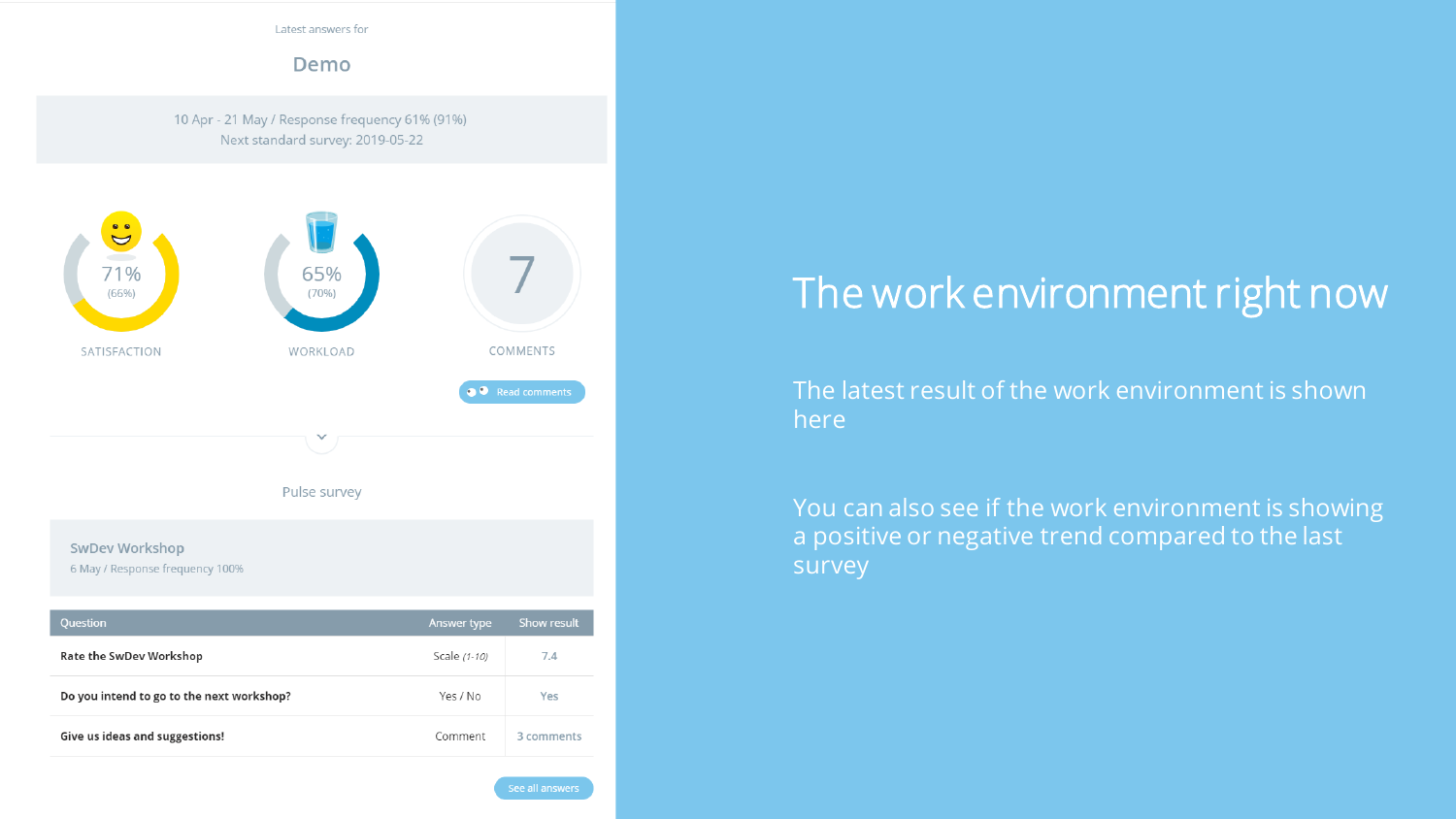### The work environment over time

The historical data is shown here. It gives an overview of how the well-being in the organization have developed over time

This helps to evaluate how actions and happenings have affected the work environment in long-term



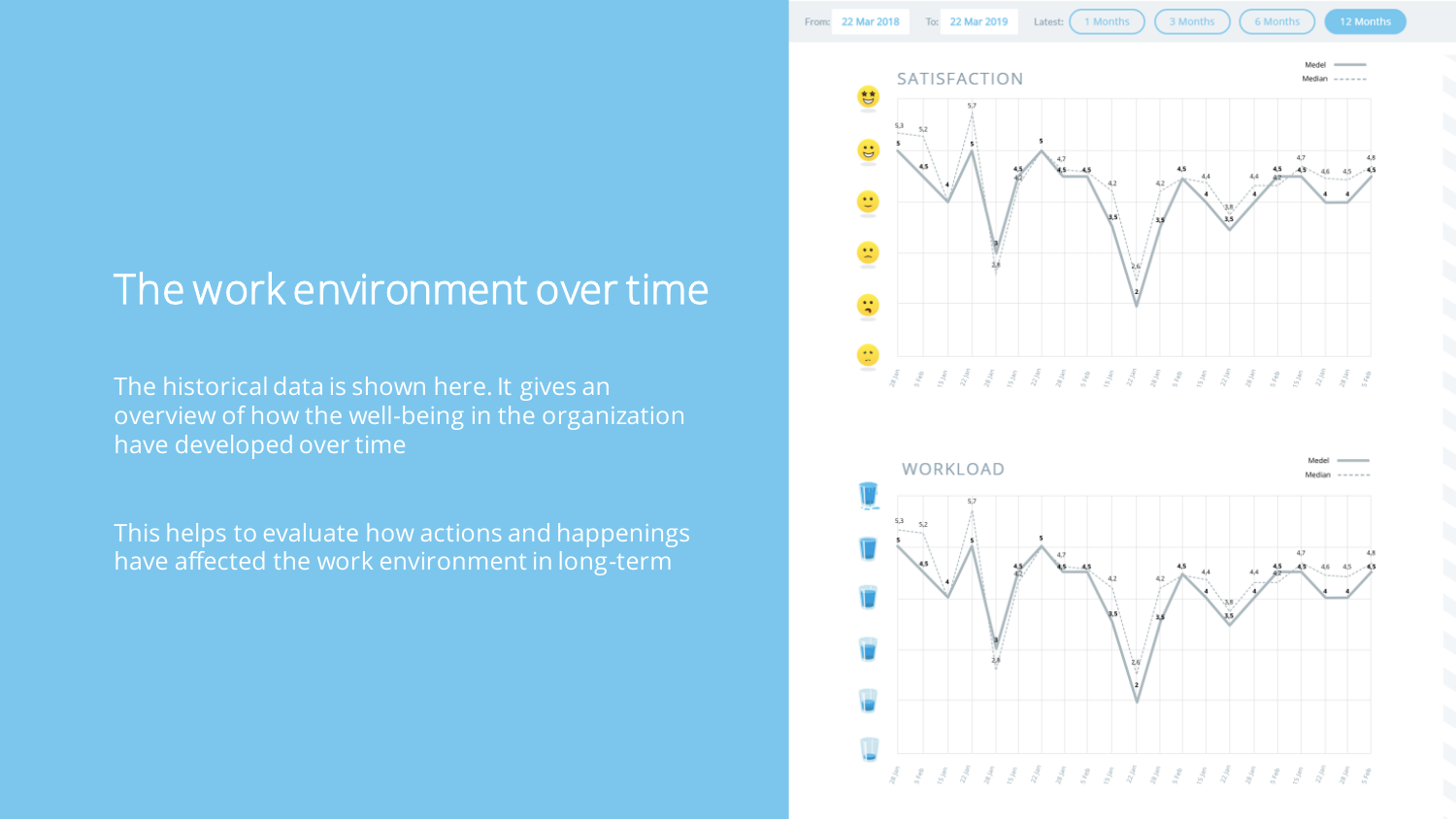# **Additional functions** that are included



#### The chat function is anonymous

You can obtain more detailed information about the work situation of the employees and how it can be improved by the anonymous chat



### Pulse surveys

You get the possibility to ask your own questions as a complement to the standard survey. Perfect for the curious manager



### Alarm

We help you to notice negative trends through an alarm system, which allows you to relax meanwhile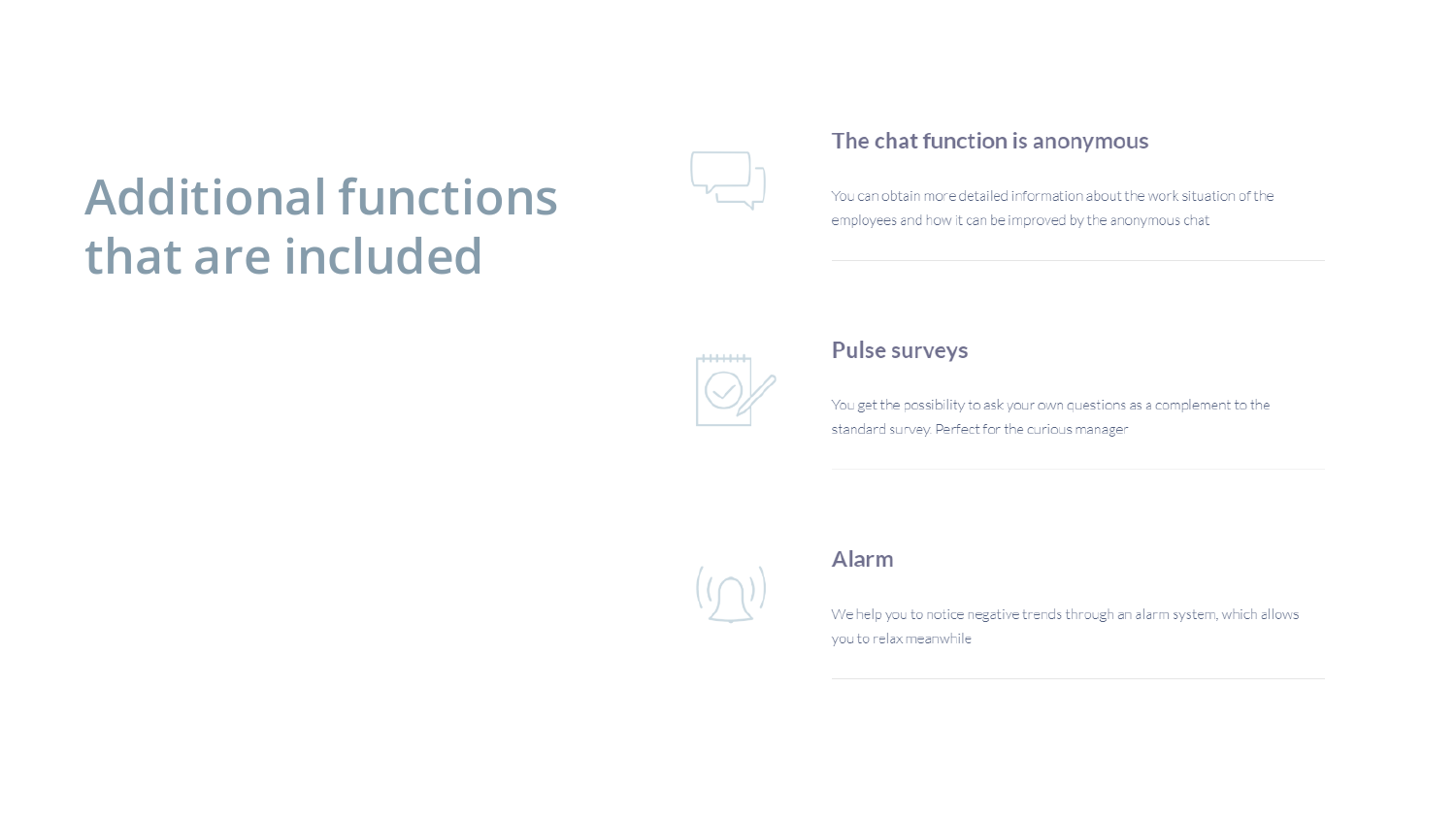### **Integrations**



Api

Through our API, your organization can use the collected data outside of Happy at Work



Slack

Our Happy at Work bot chats and reminds your employees through Slack



### Export

Export the data to excel or download it as a pdf file through only one button